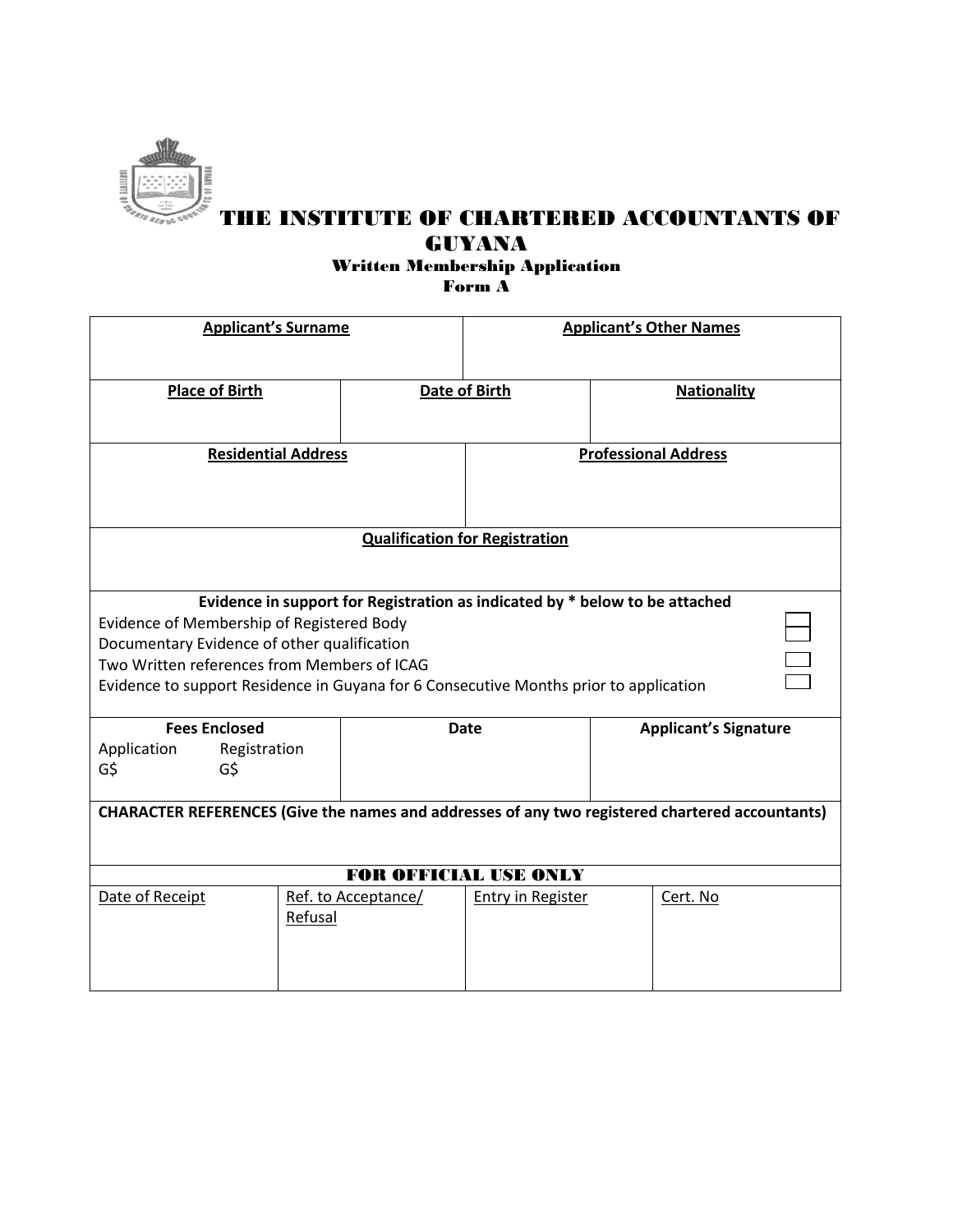

### THE INSTITUTE OF CHARTERED ACCOUNTANTS OF GUYANA Written Membership Application Supplementary Information

#### **REFEREES**

Two written references are to be submitted. Referee should be members of the Institute of Chartered Accountants of Guyana, who are able to vouch from personal knowledge for your work experience and suitability for membership.

\_\_\_\_\_\_\_\_\_\_\_\_\_\_\_\_\_\_\_\_\_\_\_\_\_\_\_\_\_\_ \_\_\_\_\_\_\_\_\_\_\_\_\_\_\_\_\_\_\_\_\_\_\_\_\_\_\_\_

\_\_\_\_\_\_\_\_\_\_\_\_\_\_\_\_\_\_\_\_\_\_\_\_\_\_\_\_\_ \_\_\_\_\_\_\_\_\_\_\_\_\_\_\_\_\_\_\_\_\_\_\_\_\_\_\_

\_\_\_\_\_\_\_\_\_\_\_\_\_\_\_\_\_\_\_\_\_\_\_\_\_\_\_\_\_ \_\_\_\_\_\_\_\_\_\_\_\_\_\_\_\_\_\_\_\_\_\_\_\_\_\_\_

\_\_\_\_\_\_\_\_\_\_\_\_\_\_\_\_\_\_\_\_\_\_\_\_\_\_\_\_\_ \_\_\_\_\_\_\_\_\_\_\_\_\_\_\_\_\_\_\_\_\_\_\_\_\_\_\_\_

Referee 1. Name and Address and Equipment of the Referee 2. Name and Address Referee 2. Name and Address

Profession/Occupation **Profession** Profession/Occupation

#### **EMPLOYMENT HISTORY**

Please list your employment history (commencing with your current post). If your accounting experience describe below has not been continuous, please indicate any employment/unemployment/study, etc, in the intervening period.

#### **Employer 1**

| Job Title: <u>Andrea Barbara and Barbara and Barbara and Barbara and Barbara and Barbara and Barbara and Barbara and Barbara and Barbara and Barbara and Barbara and Barbara and Barbara and Barbara and Barbara and Barbara and</u> | Date from: _____________________ | to: ___________________ |  |  |  |
|--------------------------------------------------------------------------------------------------------------------------------------------------------------------------------------------------------------------------------------|----------------------------------|-------------------------|--|--|--|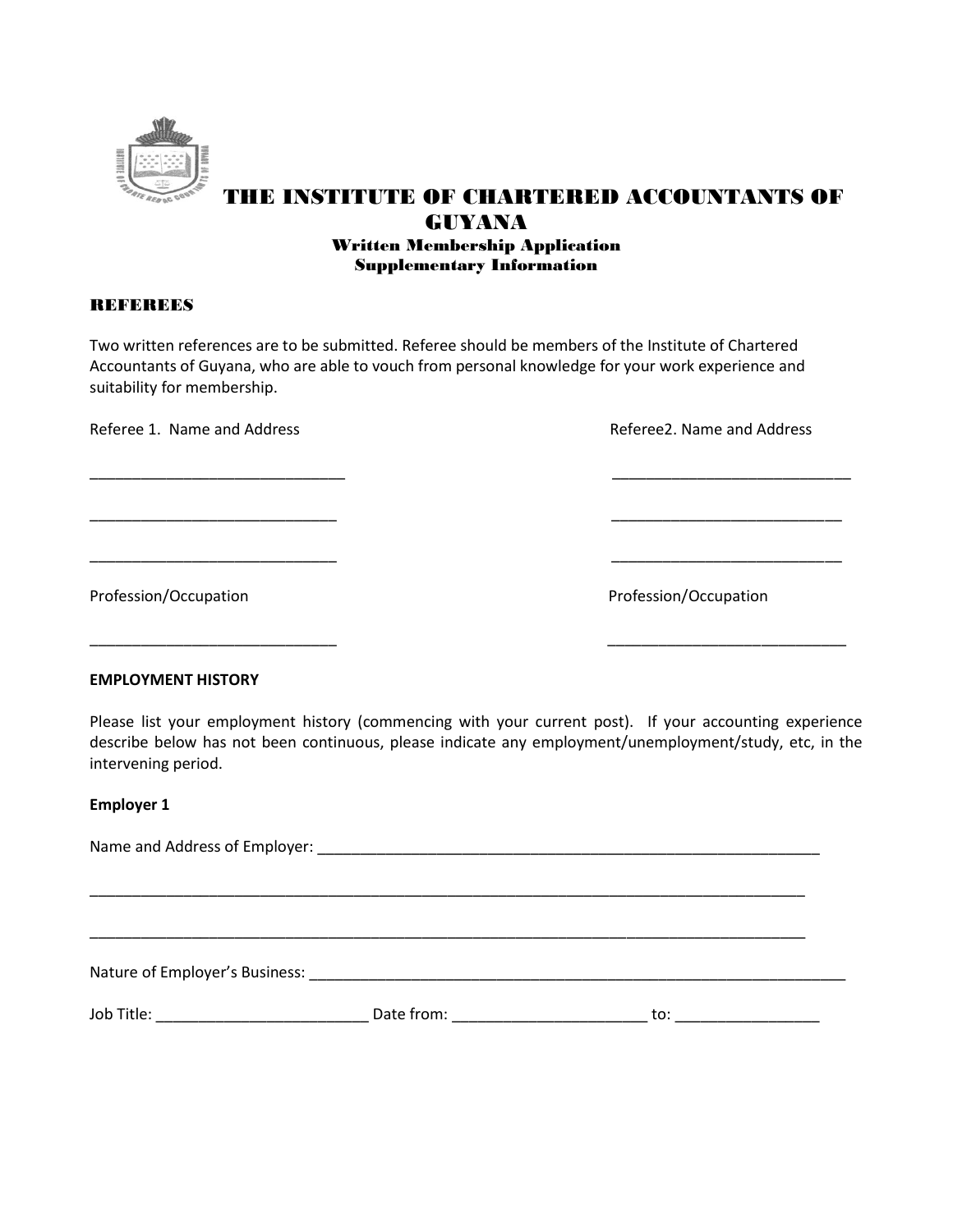

## THE INSTITUTE OF CHARTERED ACCOUNTANTS OF **GUYANA Written Membership Application**

|                   | <b>Supplementary Information</b> |     |  |
|-------------------|----------------------------------|-----|--|
| <b>Employer 2</b> |                                  |     |  |
|                   |                                  |     |  |
|                   |                                  |     |  |
|                   |                                  |     |  |
|                   |                                  |     |  |
| <b>Employer 3</b> |                                  |     |  |
|                   |                                  |     |  |
|                   |                                  |     |  |
|                   |                                  |     |  |
|                   |                                  |     |  |
| <b>Employer 4</b> |                                  |     |  |
|                   |                                  |     |  |
|                   |                                  |     |  |
|                   |                                  |     |  |
| Job Title:        | Date from:                       | to: |  |